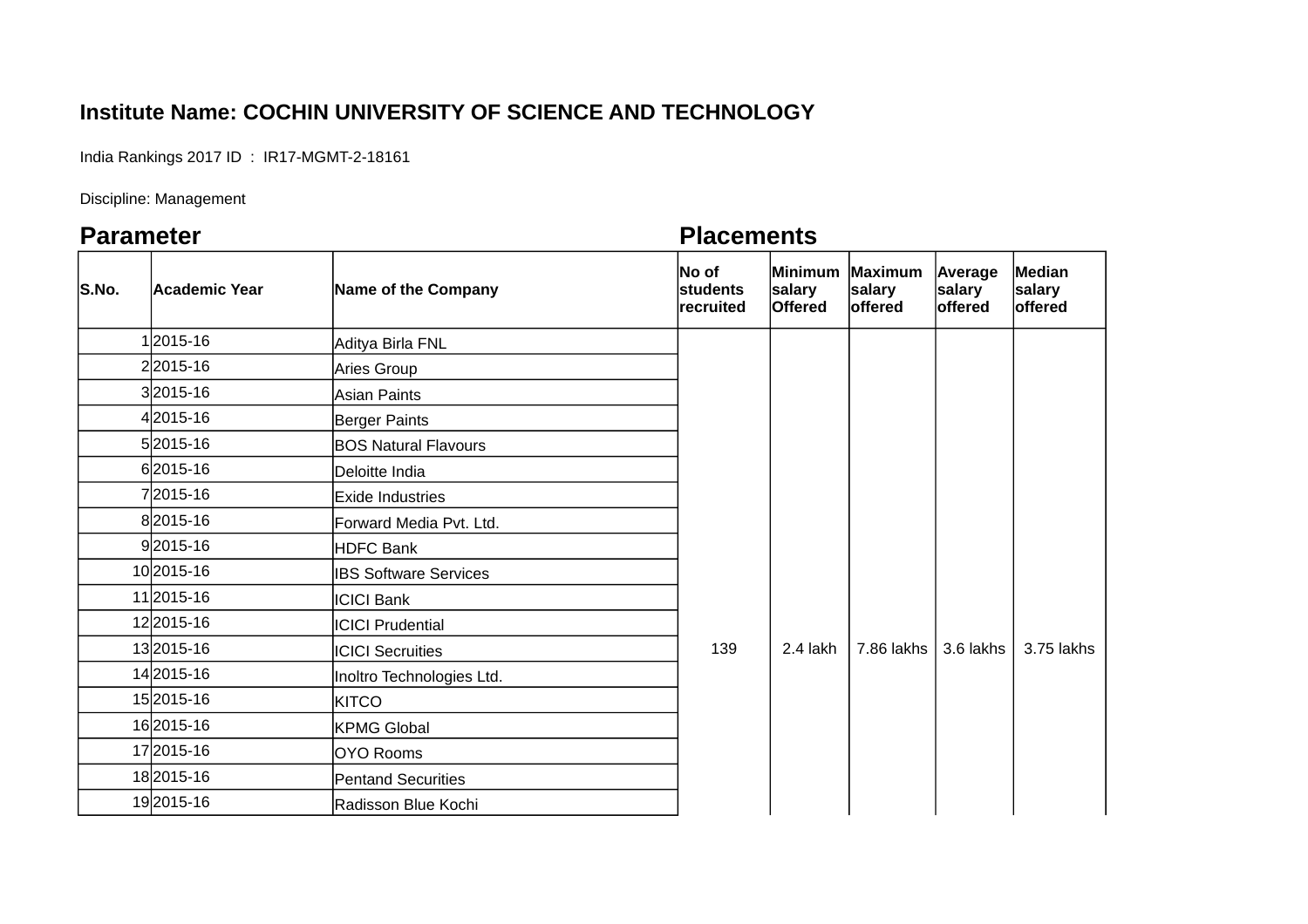| 20 2015-16   | Reliance General Insurance       |     |         |            |           |            |
|--------------|----------------------------------|-----|---------|------------|-----------|------------|
| 21 2015-16   | Royal Bank of Scotland           |     |         |            |           |            |
| 222015-16    | South Indian Bank                |     |         |            |           |            |
| 23 2015-16   | <b>Tata Consultancy Services</b> |     |         |            |           |            |
| 24 2015-16   | <b>VKC Group</b>                 |     |         |            |           |            |
| 25 2015-16   | <b>Wrench Solutions</b>          |     |         |            |           |            |
| 26 2014-15   |                                  |     |         |            |           |            |
| 27 2014-15   | Axis Bank                        |     | 2 lakhs | 7.08 lakhs | 3.5 lakhs |            |
| 28 2014-15   | Capital Via                      |     |         |            |           |            |
| 292014-15    | Casadel Developers               |     |         |            |           |            |
| 30 2014-15   | Cipla                            |     |         |            |           |            |
| 31 2014-15   | Club Mahindra                    |     |         |            |           |            |
| 32 2014-15   | Deloitte                         |     |         |            |           |            |
| 332014-15    | Eastern                          |     |         |            |           |            |
| 34 2014-15   | EnvestNet                        |     |         |            |           |            |
| 35 2014-15   | <b>FCBULKA</b>                   |     |         |            |           |            |
| 36 2014-15   | <b>Federal Bank</b>              |     |         |            |           |            |
| 37 2014-15   | Fourth Ambit                     |     |         |            |           |            |
| 38 2014-15   | Geojit BNP Paripas               |     |         |            |           |            |
| 392014-15    | GreEdge                          |     |         |            |           |            |
| 40 2014-15   | <b>HDFC</b>                      |     |         |            |           |            |
| 41 2014 - 15 | Hedge                            | 113 |         |            |           | 3.25 lakhs |
| 422014-15    | <b>IBS</b>                       |     |         |            |           |            |
| 43 2014 - 15 | <b>ICICI Bank</b>                |     |         |            |           |            |
| 44 2014-15   | <b>ICICI Prudential</b>          |     |         |            |           |            |
| 45 2014-15   | <b>ICICI Securities</b>          |     |         |            |           |            |
| 46 2014-15   | Kancore                          |     |         |            |           |            |
| 47 2014-15   | <b>KPMG</b>                      |     |         |            |           |            |
| 48 2014-15   | Mahindra Finance                 |     |         |            |           |            |